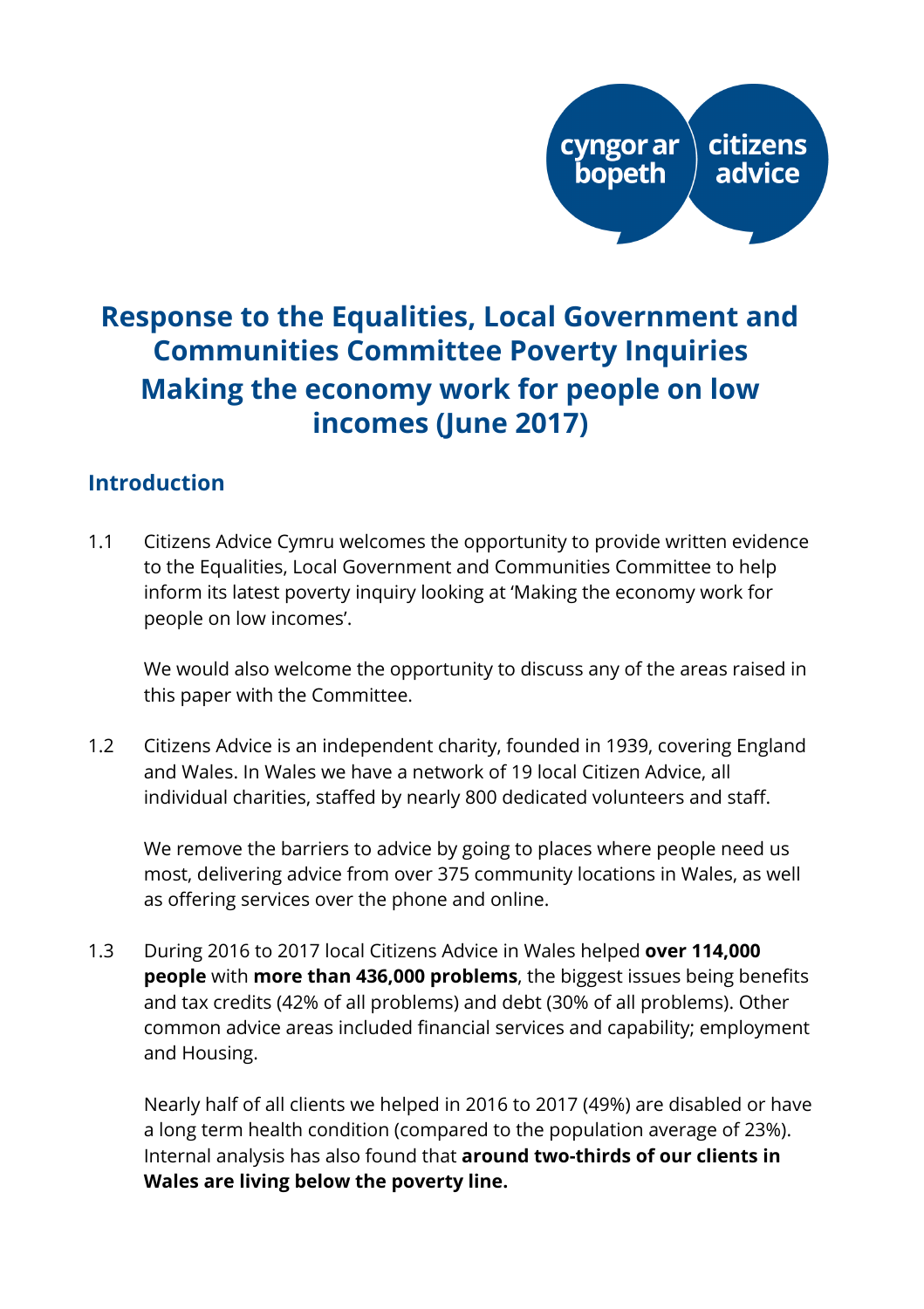- 1.4 Citizens Advice contributes to the vitality of local economies by:
	- training **2,800 new volunteer advisers** each year across England and Wales, plus many hundreds more volunteers to take on a variety of other roles. Every year, **30% of the volunteers that leave us do so for employment, further education or other training opportunities**
	- tackling the barriers to paid work such as homelessness, unmanaged debt and relationship problems through our advice work. This is based on individual need rather than a one-size-fits-all approach, providing people with the different and appropriate types of support they need at various times in their life
	- providing unrivalled insight into local economies gained through the evidence we gather from our advice work, which helps us to build an understanding of the barriers to work, as well as the difficulties many people face when unemployed or struggling to survive on a low income.

## **Welsh Government's economic strategy and employability plan**

- 2.1 In this section of our response we focus specifically on the following aspects of the terms of reference: interaction with the UK Government's Work and Health Programme and addressing economic inequalities between different groups of people.
- 2.2 Being in regular, fairly paid employment is a critical factor to increasing prosperity and reducing poverty. However, in spite of the UK economy showing some signs of improvement, unemployment levels in Wales remain the second highest in the UK<sup>1</sup>. Some areas have failed to recover from deindustrialisation and the nature of employment that has largely replaced heavy industry, or is prevalent in most rural areas, is such that many of those in work are still struggling financially.
- 2.3 Recent research by the Joseph Rowntree Foundation ( $IRF$ )<sup>2</sup> shows that the majority of those on low incomes in Wales now live in working households. A number of factors are contributing to this rise in in-work poverty:
	- an increase in part-working families (i.e. part-time workers/ self-employed) who now make up a bigger share of the labour market than 10 years ago
	- irregular/seasonal work
	- zero hours contracts

<sup>1</sup> ONS Regional Labour Market Statistics (April 2017)

<sup>2</sup> 'Prosperity without poverty', JRF (November 2016)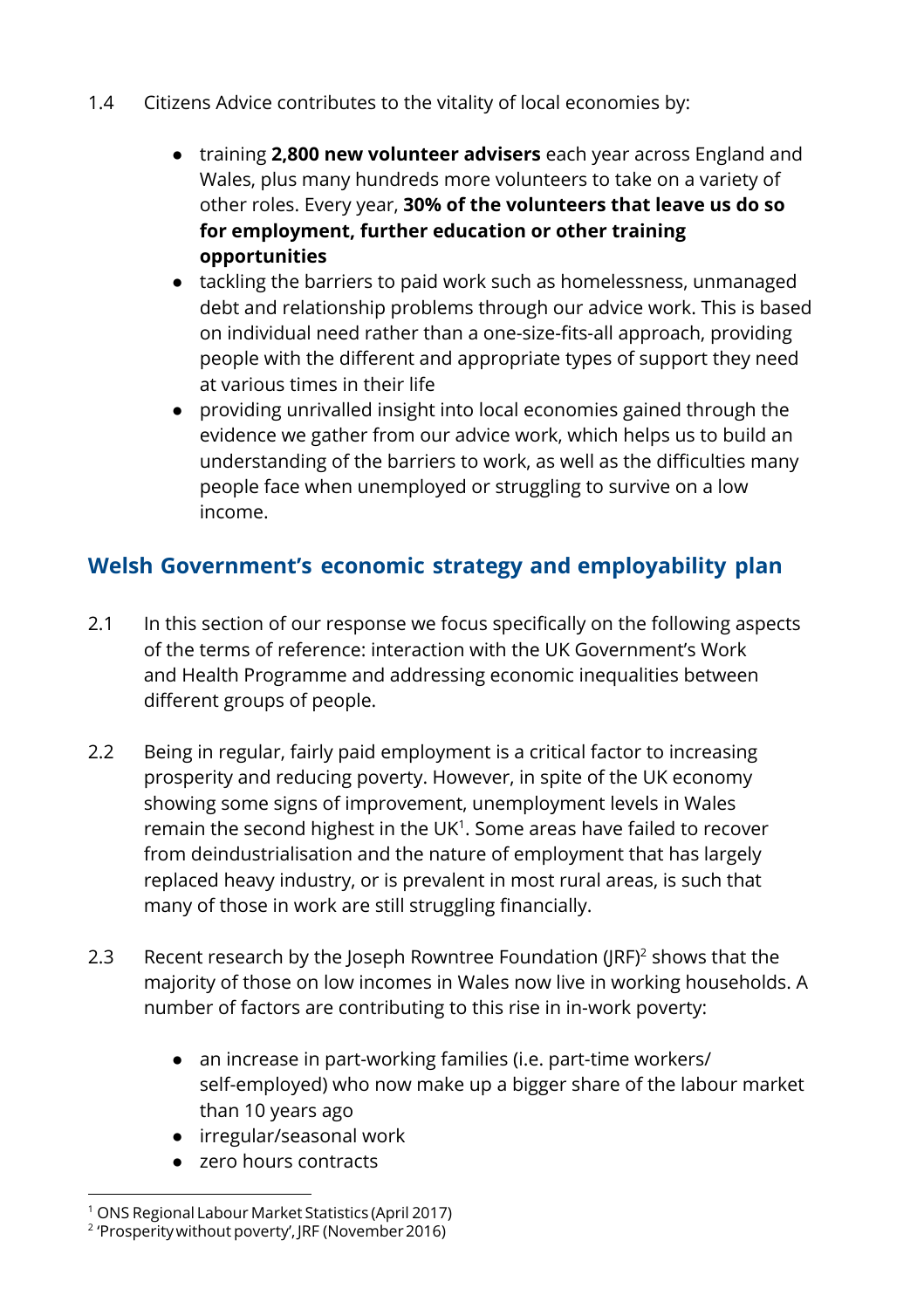- lower than average pay average gross weekly earnings for adults working full-time in Wales are the second lowest amongst the 12 UK nations and English regions - £492.4 compared to the UK average of £538.7<sup>3</sup>.
- 2.4 There are also some groups of people for whom finding a fairly paid job and/or remaining or progressing in work is more difficult. This includes those with protected characteristics.

Women are more likely than men to be low paid (and more likely to be earning below the living wage<sup>4</sup>). This is both a reflection of the sectors they generally work in (public administration, education and health) and the fact that almost three-quarters of all part-time workers in Wales (73%) are women $^5$ .

Working age disabled people or those living with long term health conditions are also much less likely to be in work than non-disabled people or those without health conditions.

- 2.5Our recent briefing on 'Work and health in Wales' highlights some of the many challenges the latter group face when looking for and trying to stay in work:
	- Wales has a **health and disability employment gap of 36%**  the UK equivalent is 32%
	- **69,000** working age disabled people or those with health conditions don't have a job but want to work
	- the size of the health and disability employment gap can be dependent on where people live and is also larger for those with no or few qualifications and for those with particular conditions, such as mental health problems or multiple impairments
	- disabled people in Wales are almost **3 times more likely to leave their job** than non-disabled people in any given year.
- 2.6 Many disabled people who leave their job are no longer able to work and therefore become economically inactive out of necessity, but a significant proportion (30%) move into unemployment and are still actively seeking work $6$ . This suggests that policy changes and improvements to employer behaviour are both needed to better support disabled employees who want to find a job or stay in work.

<sup>&</sup>lt;sup>3</sup> Welsh Government Statistics, ' Annual survey of hours and earnings' (October 2016)

<sup>4</sup> 'Annual survey of hours and earnings', ONS (November 2016)

<sup>&</sup>lt;sup>5</sup> 'Regional labour market: headline indicators for Wales', ONS (May 2017)

 $^{\rm 6}$  Citizens Advice analysis of the Labour Force Survey, England and Wales from 2013-2015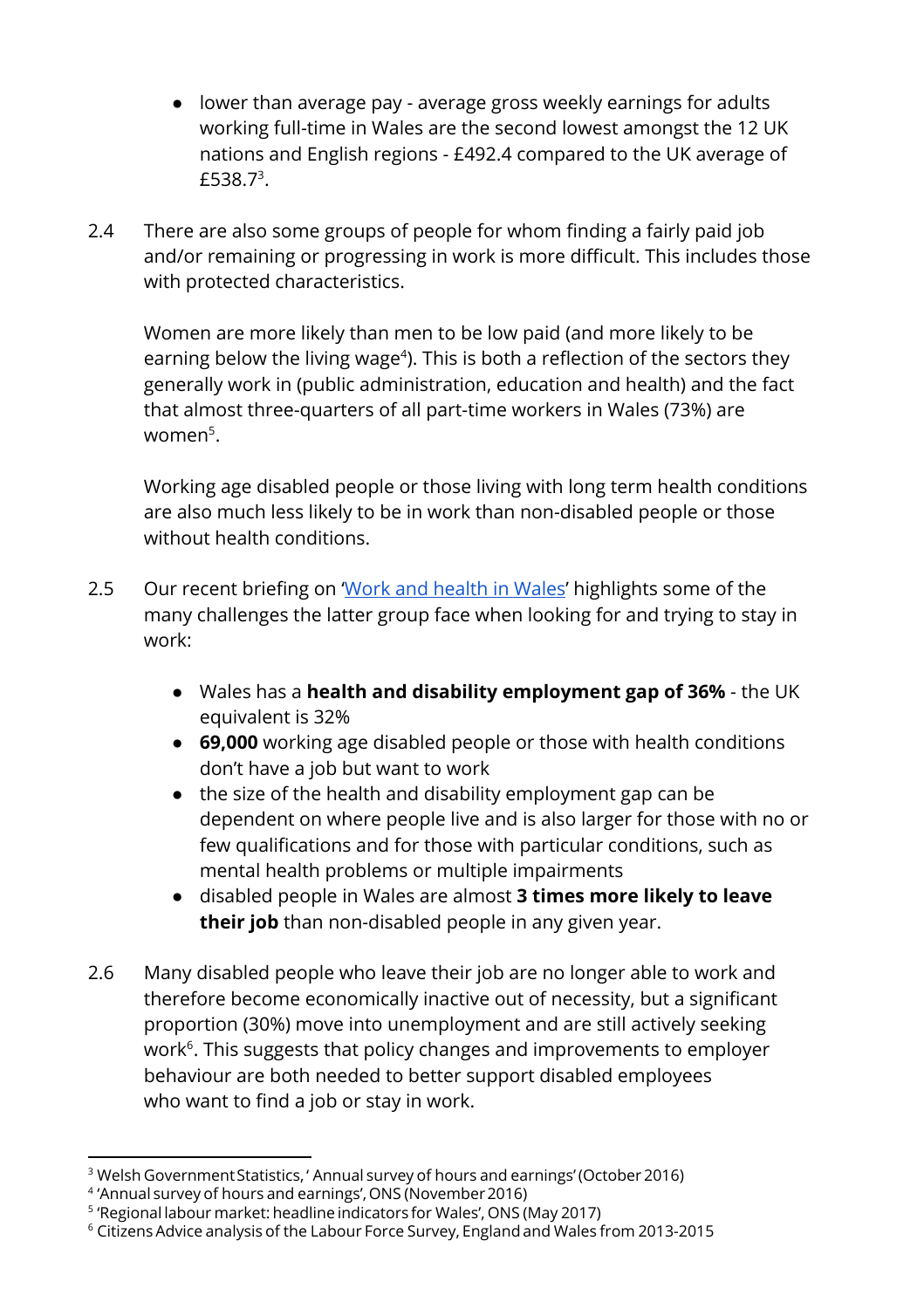In our [response](https://www.citizensadvice.org.uk/Global/CitizensAdvice/Families%20Publications/CitizensAdviceGreenPaper.pdf) to the recent UK Government work, health and disability green paper 'Improving Lives', Citizens Advice has highlighted:

- **•** the importance of having **a reliable and responsive benefit system** to ensure working age disabled people and those with health conditions have access to a secure income, and are able to focus on their health and employment (also see section 4)
- the need to **expand and promote existing UK Government schemes** like Access to Work and Fit for Work. This in-work support is welcome but is currently not well linked up to other provision and both awareness and take up are low. Citizens Advice research with employers<sup>7</sup> shows that only a third of respondents (33%) know a 'great deal or a fair amount' about Access to Work. More people should be referred into these schemes through their employers, healthcare providers and disability benefit claims
- the need for **a more nuanced approach** which takes account of the demographic and circumstantial barriers that disabled people face (such as living in an area with low employment rates or having fewer qualifications), as well as the diversity of impairments and health conditions.
- 2.7 We believe specific actions in Wales should include the Welsh Government working with the DWP to improve referral pathways between employers and healthcare providers in Wales to in-work support schemes available at a GB level, such as Access to Work and Fit for Work.
- 2.8 Working age disabled people and those with health conditions who are able to work have already been identified as a priority group within the Welsh Government employability plan, which is very welcome. To a large extent the 'nuanced approach' referred to above is already being taken forward under the Welsh Government's Communities for Work (CfW) programme - those with work limiting health conditions have also been identified as one of the target groups. Citizens Advice fully supports the aims of CfW. In particular the ambition to help those furthest away from the labour market to progress into **sustainable** employment, and recognition that to be most effective the support provided needs to be **personalised** , based on **individual needs** and **delivered at the local level** - all key features of our own advice provision.

We believe this is a good basis on which to build plans to increase employability in Wales. We do however recognise that this programme is currently undergoing an evaluation and any subsequent findings will also need to be considered as the programme progresses.

<sup>7</sup> ComRes, Polling of employers, HR managers and line managers, Sample 1108, October 2016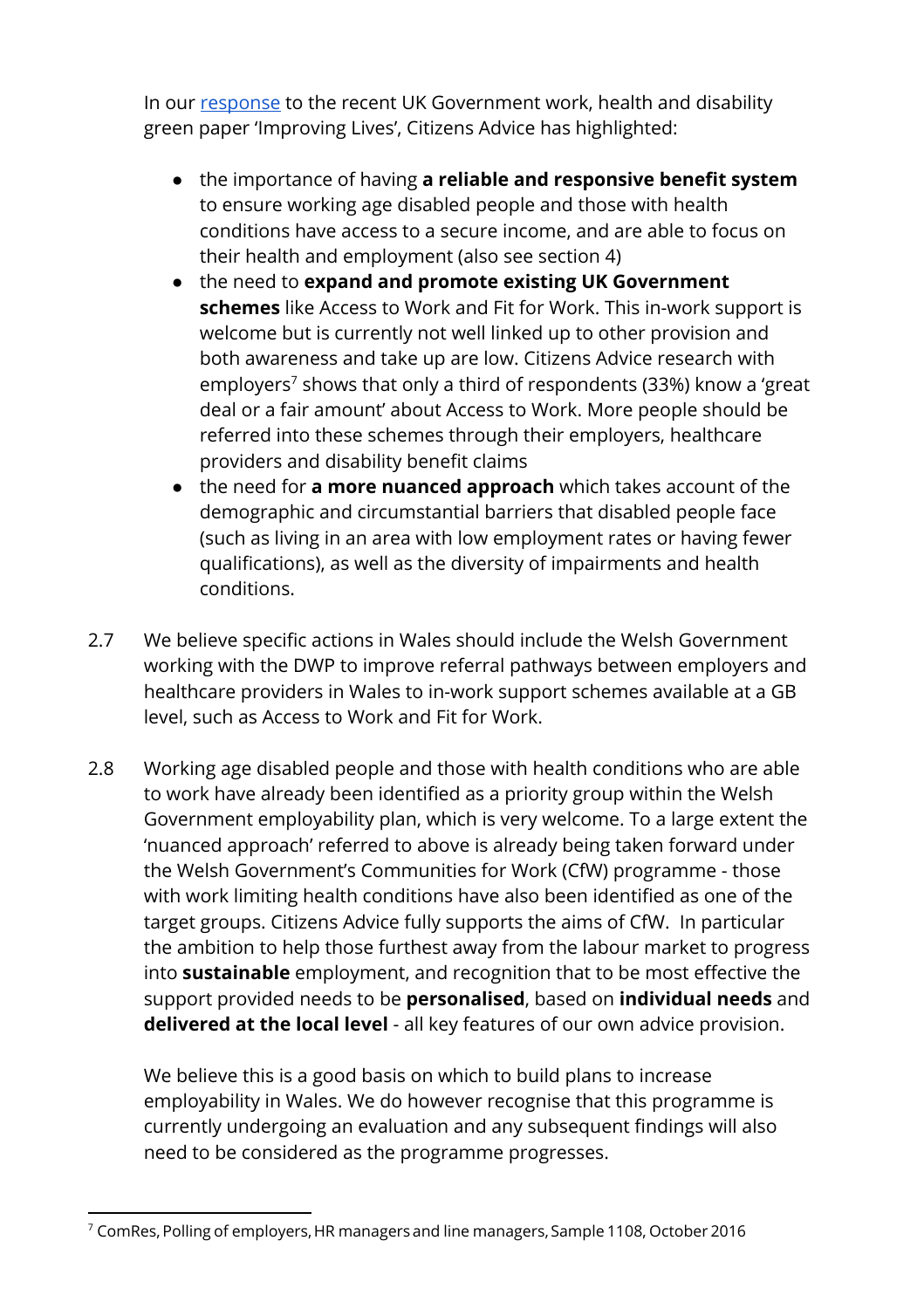The foundations of CfW also rely heavily on existing partnerships and structures built around the delivery of Communities First<sup>8</sup>. As referred to in our response to the Committee's previous poverty inquiry (Communities First: lessons learnt), as Communities First is phased out care must be taken to avoid any unintended consequences that may impact on the delivery of CfW, particularly in terms of the relationships Lead Delivery Bodies have with key partner organisations, including specialist advice providers.

2.9 Citizens Advice also believes there needs to be **a signicant cultural shift and improved understanding among employers** and managers about how to support disabled employees. This includes thinking about innovative ways they can redesign jobs, design their sickness policies, redeploy employees and deal with different types of health conditions, particularly mental health and fluctuating or hidden conditions.

As part of their employability plan Welsh Government should work with employers in Wales, both large and small, to develop **more information and guidance** on how to better manage employees with health conditions and design jobs/policies for a **more inclusive workplace** . This should include raising awareness of the Disability Confident scheme. Only around 200 employers in Wales are currently signed up to the scheme<sup>9</sup>. Smaller employers in particular are also less likely to be aware of support that is available through GB-wide schemes such as Access to Work - a key source of financial support when making adjustments for disabled employees.

- 2.10 The Citizens Advice [Solutions for Equality and Growth report](https://www.citizensadvice.org.uk/about-us/how-citizens-advice-works/who-we-are-and-what-we-do/equality-and-the-citizens-advice-service/solutions-for-equality-and-growth/solutions-for-equality-and-growth-report-recommendations/) highlights the value to both employers and employees of incorporating good equality practices into any business, with a specific focus on small to medium sized enterprises (SMEs). The report sets out a series of practical solutions to help SMEs use this approach to achieve growth and unlock the potential in employees. **We would recommend that these solutions are considered by Welsh Government to help inform their business support programmes.**
- 2.11 Citizens Advice evidence also highlights the important role advice plays in helping to address barriers to employment. For unemployed people seeking our help, the main concerns are around benefits, housing, employment issues and problem debt. Until these problems are solved or lessened in some way, looking for work can often seem an impossible task.

<sup>8</sup> Evaluation of the Communities for Work Programme: Phase 1, Welsh Government (April 2017)

 $^9$  DWP Disability Confident - list of employers that have signed up (last updated in March 2017)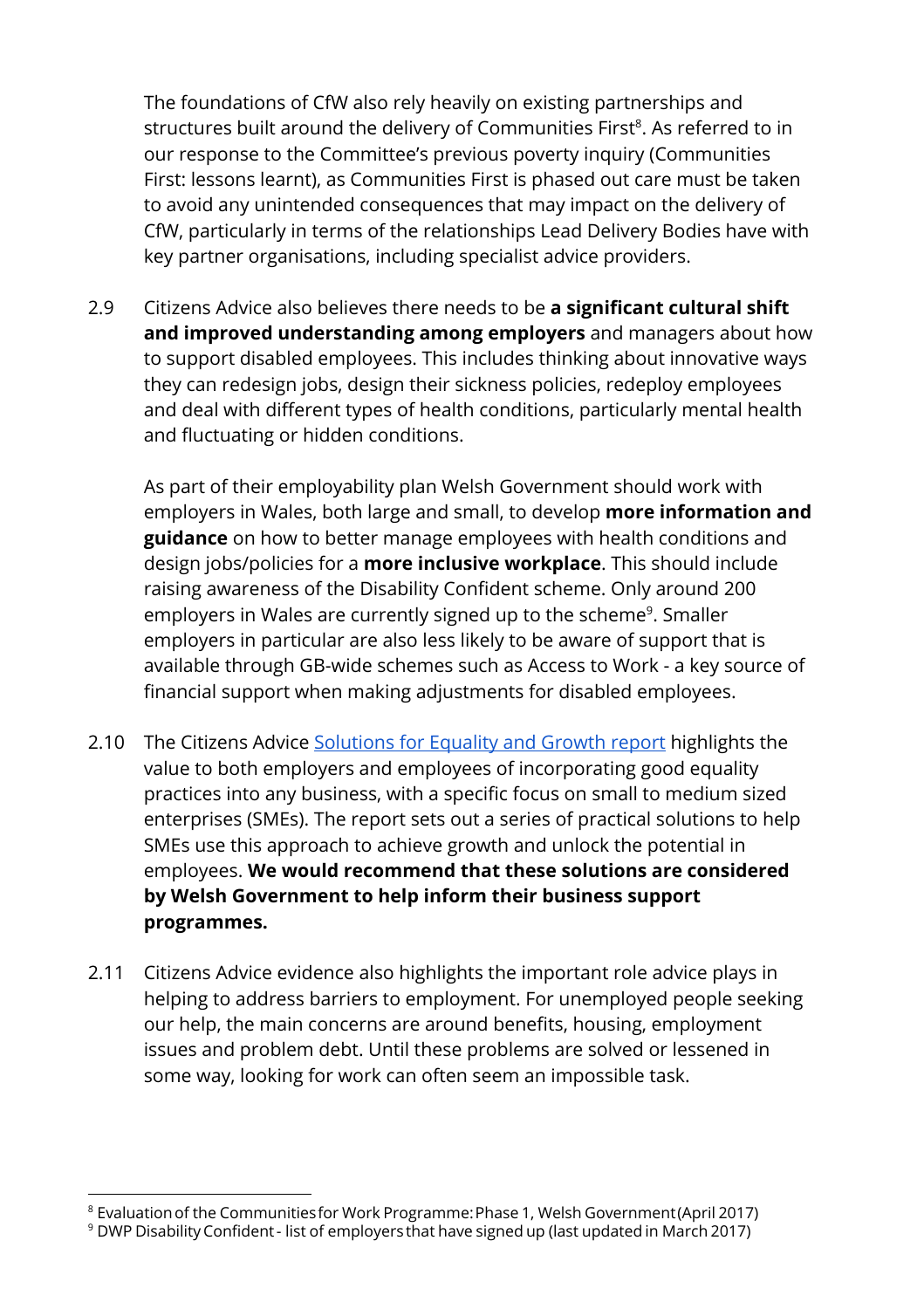Advice intervention also helps to boost the local economy by creating additional income for our clients through securing benefits for which they are entitled, resolving their debts or sorting out a consumer problem. In 2016 to 2017 across Wales this amounted to financial gains of **over £76 million**, and **around £30 million** worth of debts written off or repayments rescheduled. **Case study examples of how local Citizens Advice are supporting improved employability can be found in the Appendix.**

2.12 More generally additional barriers to work can include a lack of appropriate skills and qualifications, poor access to public transport and affordable childcare, or managing other caring responsibilities.

Any economic strategy will need to be cross-cutting, and joined up with action, policies and programmes being taken forward by other Welsh Government departments including poverty reduction programmes (eg. Families First, Flying Start), work being taken forward by Public Service Boards to develop local well-being plans, and other work linked to meeting the goals of the Well-being of Future Generations (Wales) Act and Social Services and Well-being (Wales) Act.

#### **Increasing the security of work in Wales**

- 3.1 Citizens Advice analysis suggests **270,000 people** in Wales are in some form of insecure work, equivalent to **19% of all working people**<sup>10</sup>. The persistence of insecure work leaves many households at continued risk of economic shocks, and unable to plan for the future.
- 3.2 Work and a regular income are vital to our sense of security. A recent Citizens Advice [GB-wide survey](https://www.citizensadvice.org.uk/Global/CitizensAdvice/welfare%20publications/The%20Importance%20of%20Income%20Security%20(Final).pdf) revealed that the **security of their income is as important to people as its overall level**. Income security was seen as more important than the job's location, or its opportunities for advancement. The majority of people also said a steady income increases productivity and their loyalty towards employers, and helps them cope with stress.
- 3.3 Our research also found that some groups are more likely to experience job insecurity - both in terms of their income and in employment more widely:
	- People in smaller organisations are 29% less likely to have a job that provides a steady income

 $^{\rm 10}$  Analysis of ONS Labour Force Survey Feb-April 2017). 1.4 million people in Wales are in work. We define a worker as insecure if any of the following apply: zero hours contract; temporary contract; agency work; work more than 8 hours paid overtime per week; work variable shift patterns.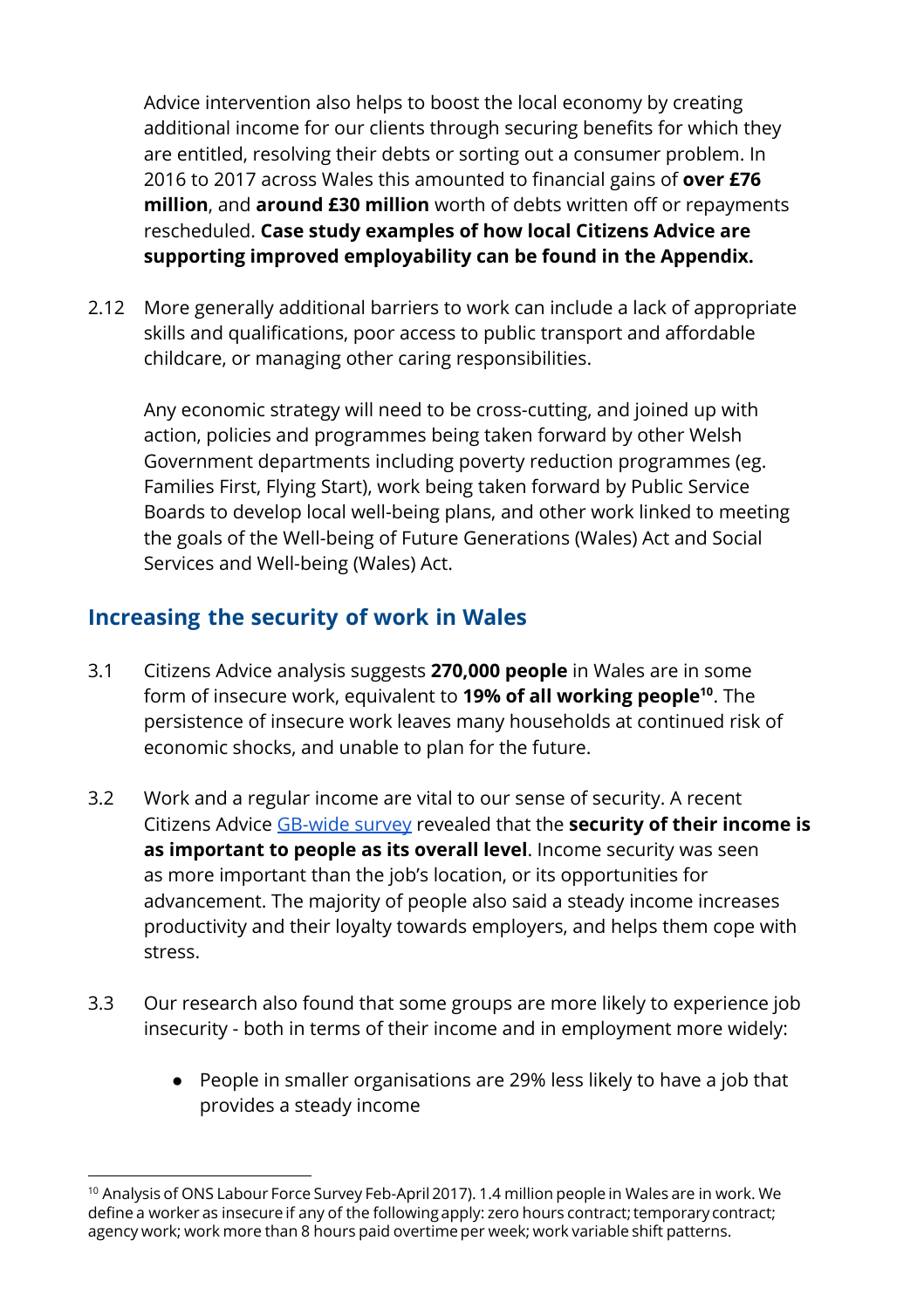- Part-time workers are 22% less likely to be able to predict shift patterns and working hours.
- 3.4 Further analysis by Citizens Advice examines [how job security can exist in the](https://www.citizensadvice.org.uk/Global/CitizensAdvice/Work%20Publications/Recommendation%20event%20handout.pdf) [modern world of work](https://www.citizensadvice.org.uk/Global/CitizensAdvice/Work%20Publications/Recommendation%20event%20handout.pdf) . As referred to in section 2, in recent years we have seen rapid change in how we understand the concepts of work and pay. The UK workforce is increasingly diverse and mobile – more people now work for themselves, via agencies and with hours that vary. The main benefit of this change is increased flexibility – for both employer and worker. Growing labour market complexity however also creates risks – particularly for the security of income people value so highly. Limited employment options can mean people have to settle for work which does not offer them the security they need. People in insecure jobs are more likely to earn less money and work longer hours.

At Citizens Advice, we also see **workers and their employers struggling to understand their rights and responsibilities**, many of which were developed in a very different labour market context.

- 3.5 In Wales, local Citizens Advice helped nearly **11,000 people** with more than **17,000 employment-related problems** during 2016 to 2017. The most common issues being pay and entitlements, dismissal, and terms and conditions of employment. Our data shows that poor treatment by employers and/or discrimination at work can also be more common for some groups of people. Disabled people or those with a health condition are more likely to require support on pay and entitlements or dismissal problems than non-disabled people or those without a health condition. Issues relating to sick leave, sick pay and unfair dismissal are all more common amongst this group. Women are also more likely than men to seek help on terms and conditions of employment, pay and entitlements, dispute resolution, and parental and carers rights.
- 3.6 Employment issues dominate the advice provided through our Wales-wide Discrimination Advice project<sup>11</sup>, accounting for around **three-quarters of all cases** seen (983 clients). **A case study example can be found in the Appendix**. Services provided through this project include full casework services (from initial grievance to possible representation at tribunal) and a tribunal fee fund. The latter fund will pay upfront fees to ensure clients have access to justice (subject to a merits test). Fees may then be recovered when cases are settled or resolved and can be recycled.

<sup>&</sup>lt;sup>11</sup> The Discrimination Advice project forms part of our wider Frontline Advice (FLA) Project funded by Welsh Government. It operates out of 2 local Citizens Advice 'specialist advice hubs' - Newport (covering mid & south Wales) and Flintshire (covering North Wales).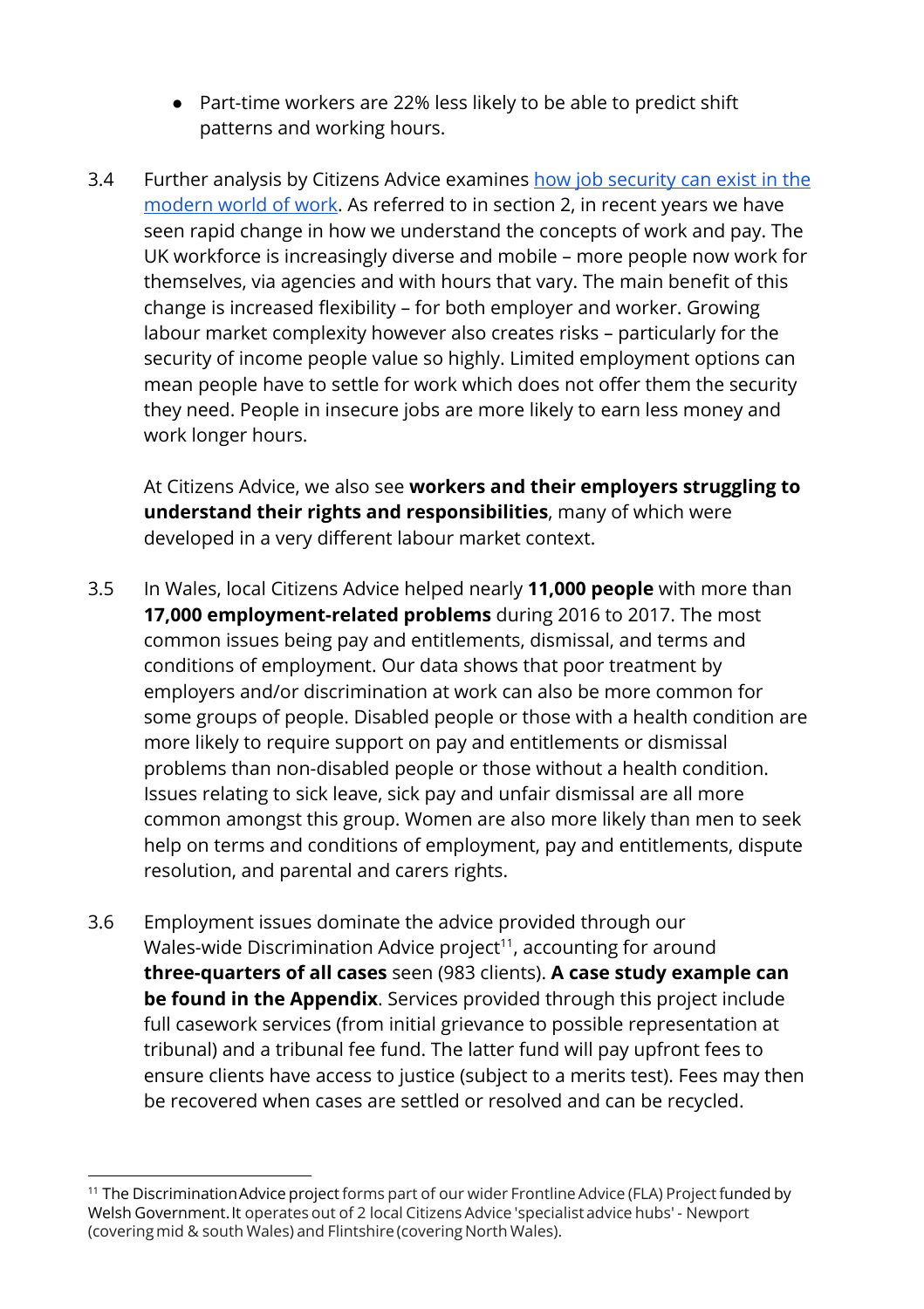For many people, seeking formal redress through the tribunal system has become prohibitively expensive in recent years. Changes to employment tribunal fees introduced in 2013 have led to a **signicant reduction** in claims. Claimants can now face charges of up to £1,200 to bring a type B claim to tribunal (such as unfair dismissal and discrimination). Since these fees were introduced the number of employment tribunal claims overall has fallen by 69%, while the number of discrimination claims has fallen by over 80%. This is not only an issue for **enforcing rights** , but also **restricts the development of the case law** through which employment law can adapt to changing contexts. Citizens Advice has also seen **a 200% increase** in visits to our employment tribunal web pages since 2013.

- 3.7 Our research and insight suggests changes in a number of key areas could help ensure an increasingly flexible labour market offers benefits to both employers and workers. We are calling for the [new UK Government](https://www.citizensadvice.org.uk/about-us/policy/policy-research-topics/our-manifesto-for-the-next-government/) to:
	- Combine enforcement into one powerful Fair Work Authority that can tackle employers that break the rules
	- Require large companies to publish information on how many staff they have on different types of contracts, to encourage employers to provide more secure jobs
	- Place a £50 cap on Employment Tribunal fees so that people who are treated unfairly by their employer aren't denied access to justice
	- Define self-employment in law to prevent exploitative employers restricting people's rights, including access to the minimum wage, holiday and sick pay, and give a better deal to the self employed by giving them equal parental leave to employees and extending pension auto-enrolment.
- 3.8 The roles of both the UK and Welsh Governments need to reflect changing labour market conditions. While many of the above issues aren't devolved, Welsh Government should review the levers it does have to shape the labour market in Wales. This could include:
	- $\bullet$  efforts to attract more highly skilled, fairly paid jobs to Wales, alongside improved support for smaller, locally based businesses
	- continuing to adopt procurement policies which place requirements on Welsh public sector suppliers to act more ethically and be more socially responsible
	- promoting the new Code of Practice for Ethical Employment in Supply Chains in the Welsh public sector (which is very welcome), and regularly monitoring adherence to the code once it's more established
	- actively encourage other businesses and organisations based in Wales to sign up to the above code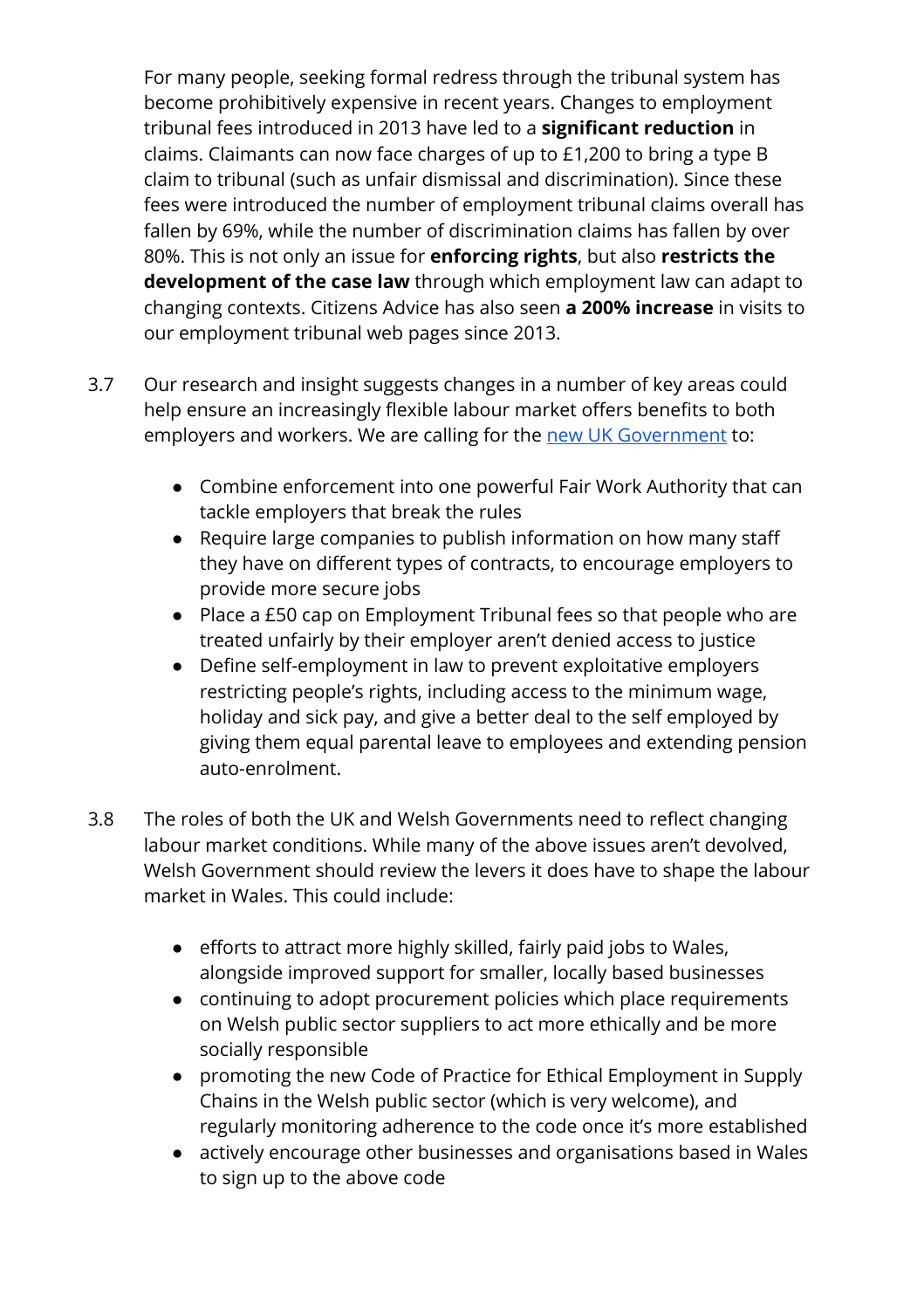- helping all businesses to adapt their practices to attract and support workers in a variety of employment types (eg. making better use of technology in areas such as rota and shift management to offer workers greater control)
- ensuring all employers are better informed and trained on their duties under law and how to support employees appropriately and empathically
- ensuring child care policy serves those on non-standard employment contracts, and
- ensuring appropriate, affordable transport infrastructure is in place to help people access the workplace.

### **The role of welfare benefits**

4.1 Dealing with uncertain or insufficient income caused by benefit problems and delays can make it much harder for people to concentrate on work or look for a job, especially when they are also managing a health condition.

Over the last five years benefits-related problems have become the **biggest problem area** on which clients seek help from the Citizens Advice service. In 2016 to 2017 local Citizens Advice in Wales helped almost **55,000 people** with nearly **182,500 benefits problems** (42% of all issues). The most common issues relate to the two main disability benefits, personal independence payment (PIP) and employment and support allowance (ESA).

During 2016 to 2017 we helped over **28,000 people** in Wales with either their PIP or ESA claim - up **24%** on the previous year. This included helping more than **10,200 people** to challenge/appeal a PIP or ESA decision - up **34%** from 2015 to 2016.

- 4.2 One of the biggest ever reforms to the benefits system, Universal Credit (UC), is also due to be rolled out on a much larger scale over the coming months. UC is gradually replacing six in and out of work means-tested benefits. It's estimated that **over 7 million families** (28% of all working families) will receive UC by the end of rollout in 2022. The way this benefit is claimed and paid will mean major adjustments for many of these people.
- 4.3 As one of the largest advice providers in the UK Citizens Advice is uniquely placed to monitor implementation of UC. Since UC 'full service' began to be rolled out in May 2016 we have developed a specific monitoring programme.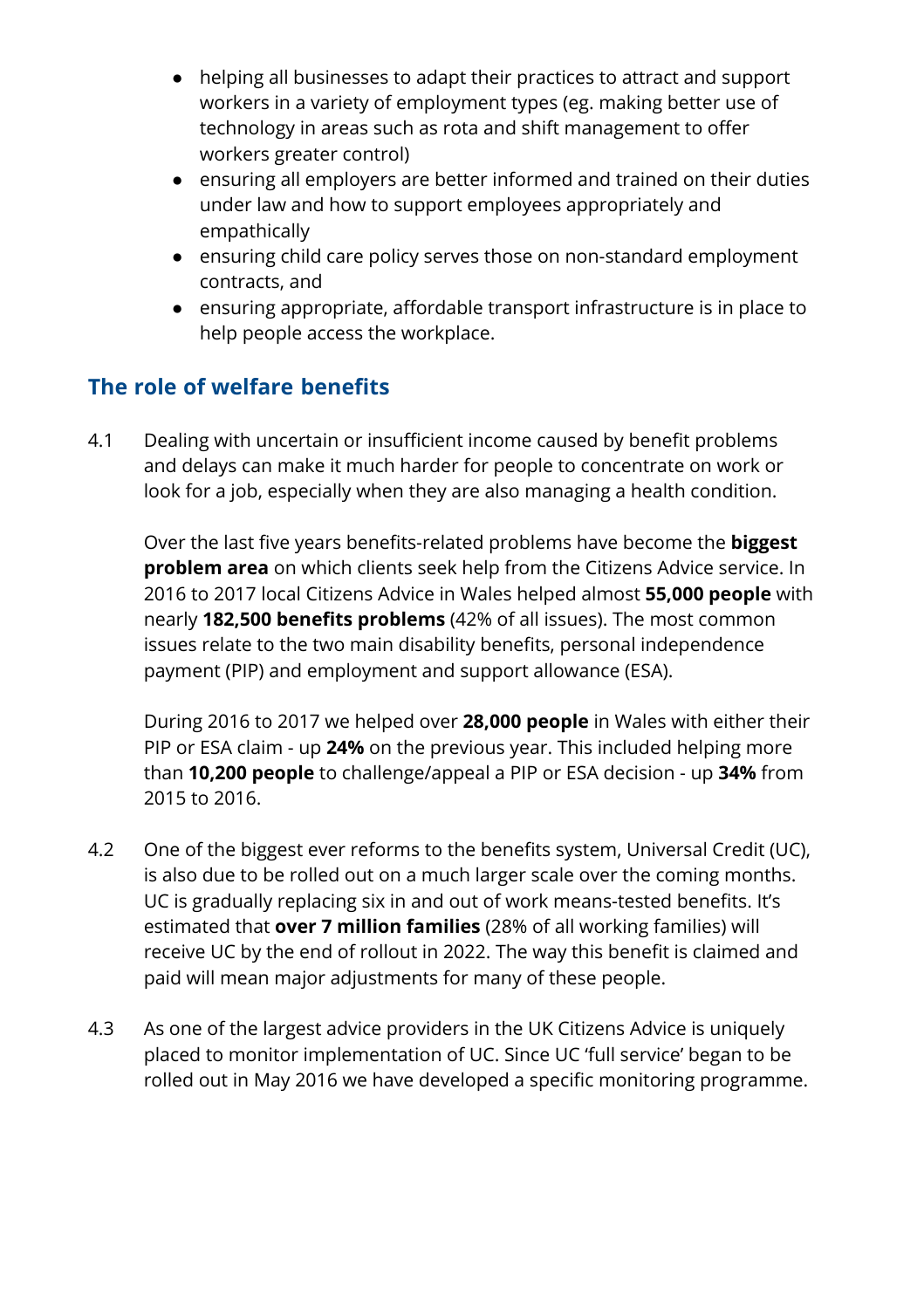During 2016 to 2017 local Citizens Advice across England and Wales helped nearly **29,300 people** (almost 1,500 in Wales), with over **45,800 UC-related problems** (nearly 2,300 in Wales). We are also seeing **quarter by quarter increases in people seeking help** - the number of UC clients is up 164% since 2015 to 2016, while the number of UC issues has risen 175%.

The increase in issues can partly be explained by UC 'full' service rollout, where some clients who previously needed help with legacy benefits now need help with UC. However, comparisons with UC queries in 'live' service areas (i.e. where Universal Credit is only available for fairly simple claims from single job seekers), indicates a disproportionate increase in overall benefit client numbers in UC 'full' service areas. Initial analysis indicates that we are likely to have **at least** a 5% increase in clients across the Citizens Advice service as UC 'full' service rolls out. This comes at a time when many of our local advice services are already overstretched.

4.4 Our evidence from across England (and now Wales)<sup>12</sup> suggests there are currently **a number of implementation issues with UC, as well as more complex policy design challenges** .

While we support the strong principles underpinning this benefit (i.e to simplify the benefits system; make the transition to work easier and make work pay), these issues need to be addressed before the planned acceleration of the UC 'full' service roll-out later this year. **A full analysis of our evidence will be provided in our forthcoming UC report which is due to be published in early July** (a copy of this report will be forwarded to the Committee once available).

4.5 **Making sure people can get benets reliably and quickly is crucial in supporting people to find work or remain in employment.** While much of the policy responsibility around the benefits system is reserved to the UK Government, the impact benefit changes are having on claimants in Wales will continue to affect delivery of a number of key Welsh Government policies and strategies. This includes poverty reduction programmes and work to increase employability, as well as actions being taken forward as part of the Financial Inclusion Strategy for Wales and its Delivery Plan - including potentially increased demand on the Discretionary Assistance Fund, together with eligibility for other passported benefits and schemes (such as free school meals); the Information and Advice Action Plan, and policy around council tax reduction. Action to support people through any changes and help them manage the transition from existing to new benefits will need to continue, as well as actions to mitigate any potential negative impacts.

 $^{12}$  Flintshire became the first local authority area in Wales to go 'full' service in April 2017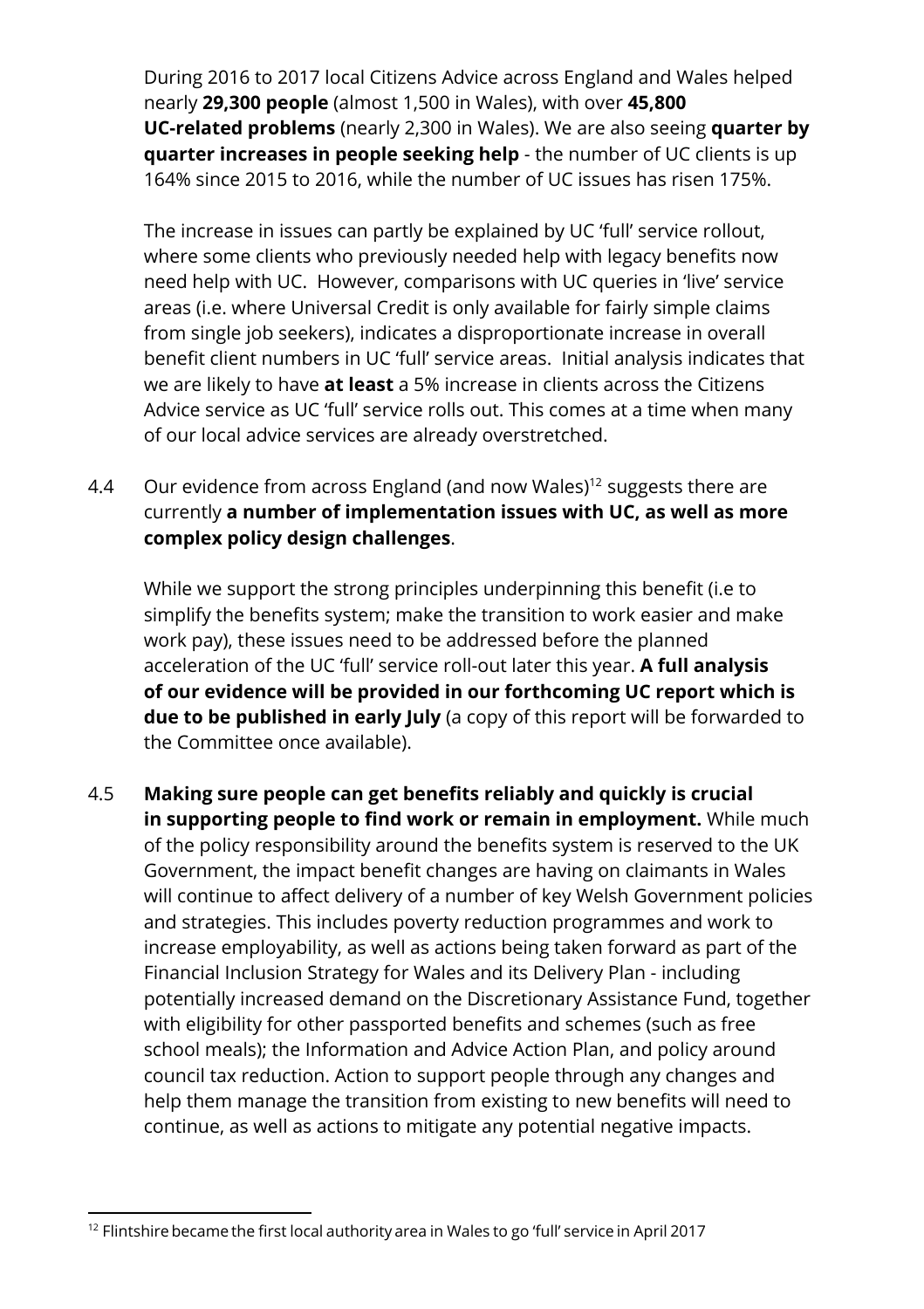Citizens Advice are calling on the new UK Government to:

- Improve medical assessments for PIP and ESA so people get the financial support they need first time
- $\bullet$  End repeat assessments for disability benefits for people with a lifelong severe condition to avoid unnecessary stress and ensure a secure income
- Reduce the 6 week wait for Universal Credit (UC) so people aren't left without the money to make ends meet
- Restore and strengthen people's incentives to work in UC by ensuring people keep more of what they earn when their hours or pay rise
- Expand the scope of Universal Support to make sure people claiming UC get the advice they need to manage their money and deal with any problems in the application process.

For further information regarding this response please contact:

Lindsey Kearton Policy Officer Citizens Advice Cymru Direct line: 03000 231 392

Email: [Lindsey.Kearton@citizensadvice.org.uk](mailto:Lindsey.Kearton@citizensadvice.org.uk)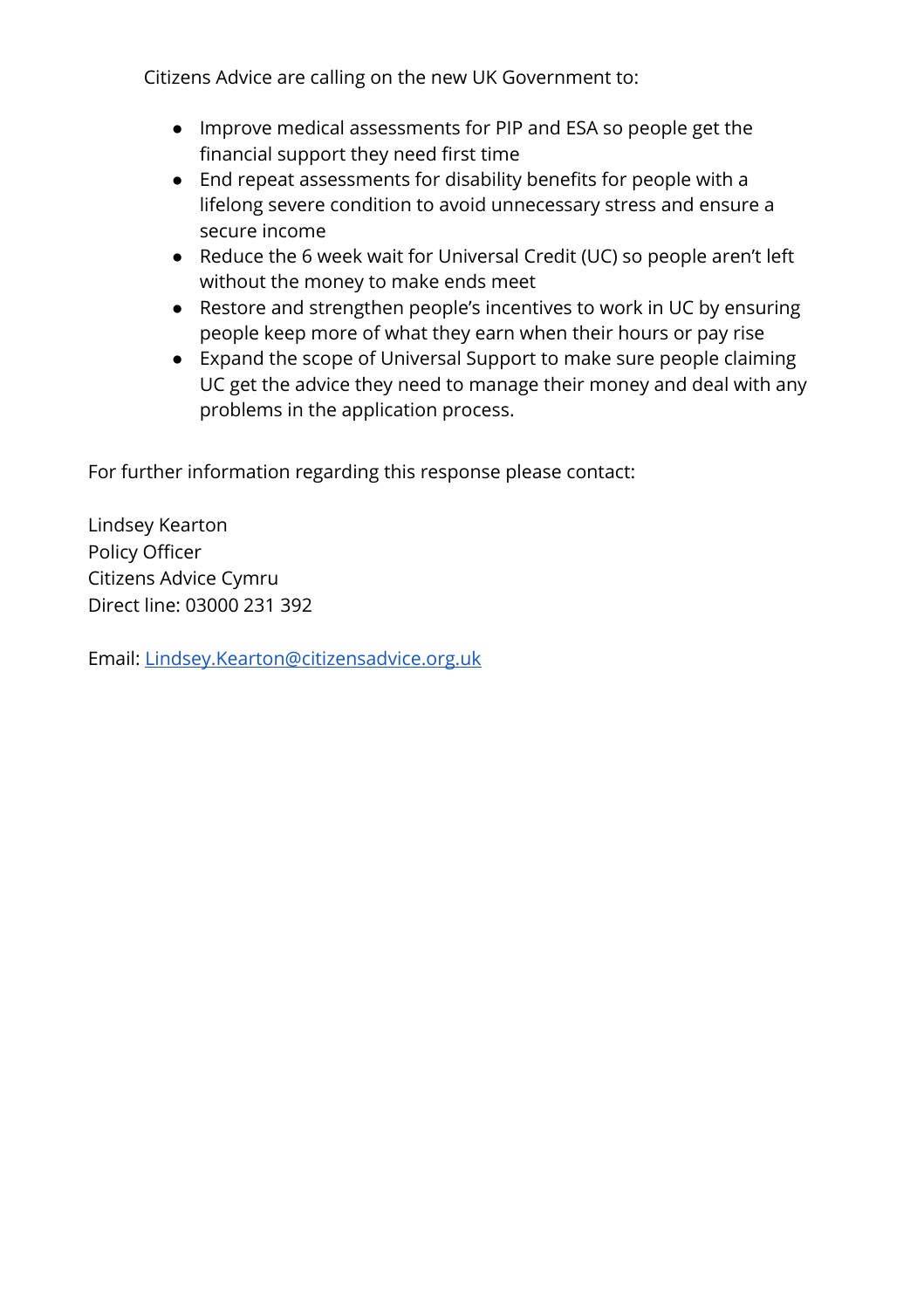# **Appendix:**

### **Improving employability case studies: Citizens Advice Pembrokeshire**

Between 2014 and 2016 Citizens Advice Pembrokeshire delivered a programme of digital training and learning activities to increase people's employability via the DWP Flexible Support Fund (this funding has since ended). The programme was aimed at supporting the long-term unemployed and those furthest from the labour market. It was delivered from local job centres and libraries across Pembrokeshire.

The programme involved:

- Managing and supporting Work Clubs in 5 Libraries across the county. Activities ranged from how to use digital technology, perform effective online job searching; using email, and writing CVs and cover letters, depending on claimant requirements. Claimants were either referred to the service by DWP staff or were able to attend a 'drop in' service
- They also supported claimant job searches/ help surgeries at the three local job centres, and also helped job centre staff to become more confident in using digital technology to support claimants
- Group training sessions were also held with claimants on either 'Using Universal Job Match' or 'Meeting your day 1 conditionality'. This helped to reinforce the claimant commitment and provided immediate tips on successful job searching.

During a 12 month period they saw 881 individual claimants and fullled 2,713 claimant appointments. They provided 446 job clubs and 126 training sessions, helping claimants to create 554 Universal Job Match accounts and 252 new email accounts. The programme was supported by volunteers, totalling 701 volunteer hours over the year. If the digital team felt that clients needed help with other issues such as benefits, debts or housing they were signposted to the main Citizens Advice office or outreach for further assistance.

Claimants who attended job clubs, training sessions or individual appointments received encouragement and motivation to look for work. As well as learning new skills and increasing their confidence they learnt to understand the world of work, the different challenges to obtaining work, and navigating tricky application methods/requirements. This was all achieved in a supportive environment, with experienced and trained Citizens Advice staff, enabling claimants to identify their own barriers and navigate around or break through those barriers at a pace to suit them.

Positive feedback was received from both job centre staff and claimants alike - 9 out of 10 claimants said they felt much more able to deal with job searching after the sessions and the same proportion felt much more supported to look for work.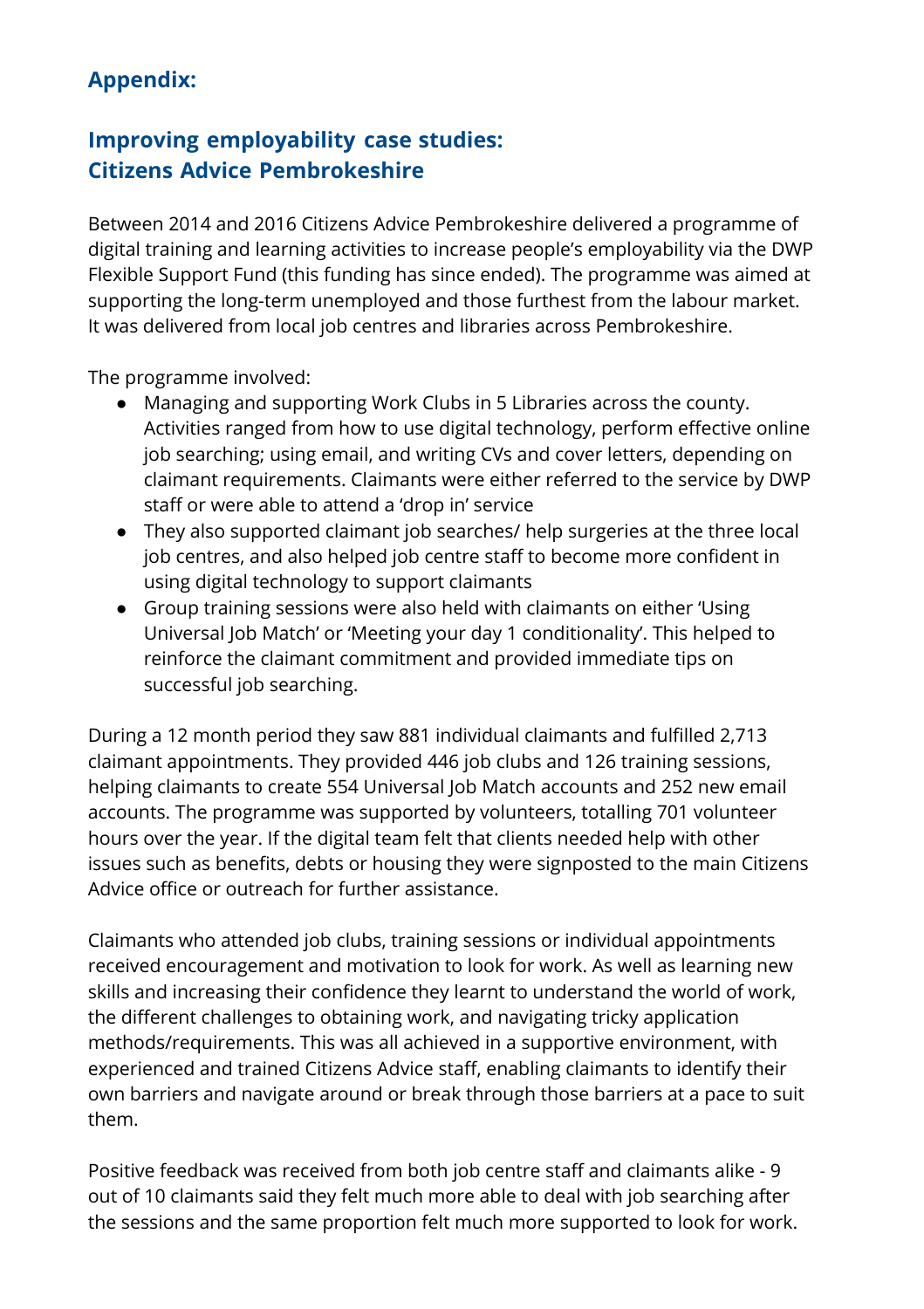### **Citizens Advice Denbighshire**

#### **Advice Works**

The 'Advice Works' project is run by Citizens Advice Denbighshire and funded via the Active Inclusion Fund (AIF). The AIF is managed by Wales Council for Voluntary Action (WCVA) supported by funding from European Structural and Investment Funds. It aims to reduce economic inactivity in Wales and improve the employability of disadvantaged people furthest from the labour market.

The Citizens Advice Denbighshire project is a strand 2 project in which they have undertaken to provide supported employment to 14 participants who are over 25 years of age; from jobless households in the county; and who are either long term unemployed, or economically inactive. They have placed some participants externally and some are working at their own sites. Participants work within supportive environments to develop their skills and confidence. They also receive training to improve their employability and also towards the project's cross-cutting themes of reducing poverty and social inclusion, promoting equality of opportunity and encouraging sustainable development. The overriding objective is that 60% of participants will secure longer term employment through their involvement in the 'Advice Works project. To date the project is progressing successfully.

#### **OPUS**

Citizens Advice Denbighshire are also actively involved in the OPUS Project run by Denbighshire County Council, the local authority having drawn down European funding to deliver employability skills training. Citizens Advice has developed a good working relationship with the local authority on both this and previous employability projects. They provide match funding to carry out income maximisation checks for participants as well as 'better off' calculations for those considering employment once they have completed their training with the OPUS project.